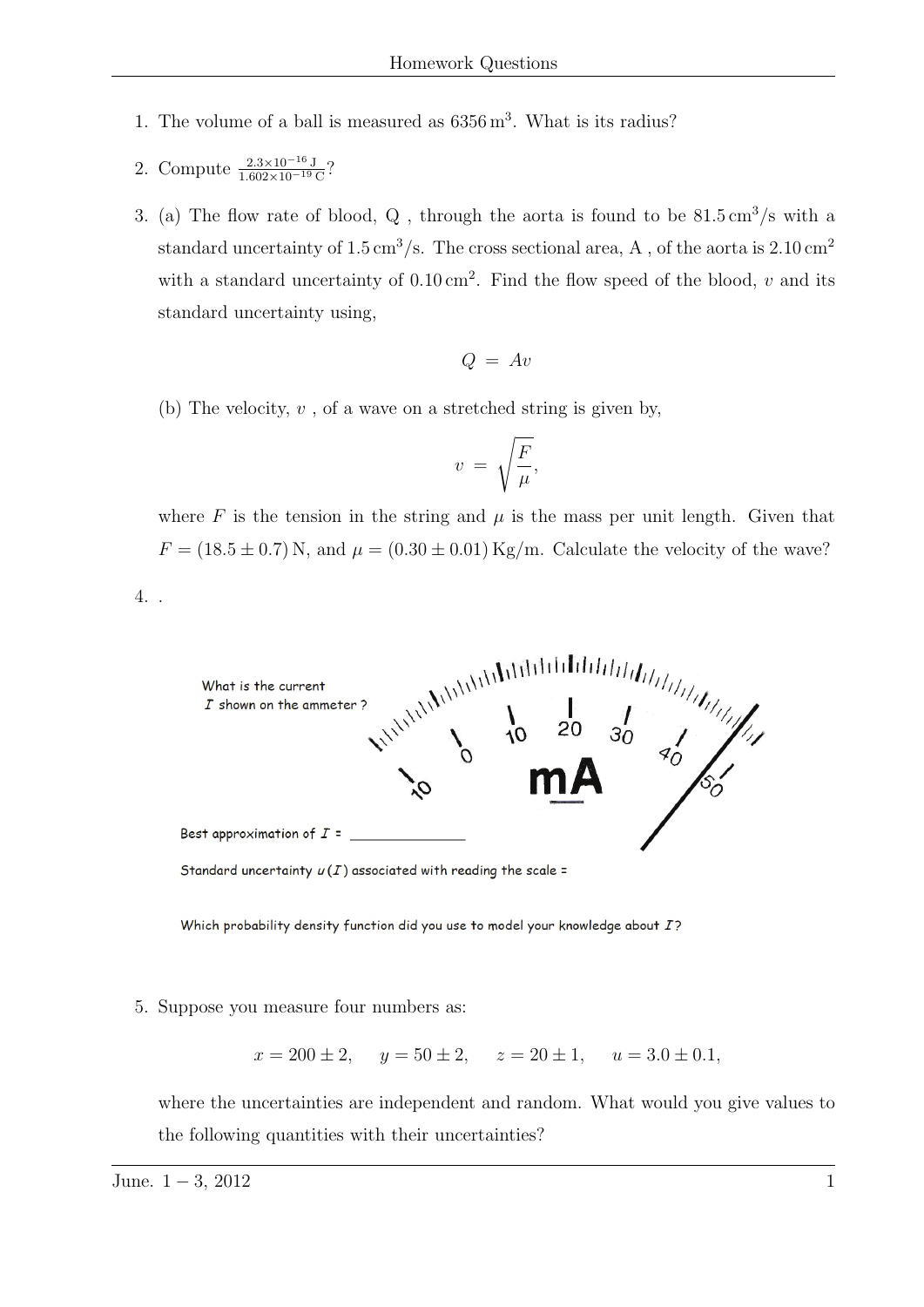- **(a)**  $q = x/(y z)$ .
- **(b)**  $p = e^u$ .
- **(c)**  $r = x(y z \sin(u)).$
- 6. A student measures *g*, the acceleration of gravity, using a simple pendulum. The period is well known to be  $T = 2\pi \sqrt{l/g}$ , where *l* is the length of this pendulum. If *l* and *T* are measured as,

$$
l = 92.95 \pm 0.01 \text{ cm},
$$
  

$$
T = 1.936 \pm .004 \text{ s},
$$

calculate the best estimate of *g* and its uncertainty.

7. The resistance of a coil is measured in ohms  $(\Omega)$ , and the following set of data is obtained,

4*.*615*,* 4*.*638*,* 4*.*597*,* 4*.*634*,* 4*.*613*,* 4*.*623*,* 4*.*659*,* 4*.*623*.*

Find the best estimated value and standard error in the mean.

8. Suppose we have to measure accurately the area *A* of a rectangular plate approximately 2*.*5 cm*×*5 cm. We make several measurements of the length *l* and breadth *b* of the plate at different positions. We make 10 measurements for length and breadth and the results are shown in Table (I).

| $l$ (mm) $ 24.25 24.26 24.22 24.28 24.24 24.25 24.22 24.26 24.23 24.24 $ |  |  |  |  |  |
|--------------------------------------------------------------------------|--|--|--|--|--|
| b (mm) $ 50.36 50.35 50.41 50.37 50.36 50.32 50.39 50.38 50.36 50.38 $   |  |  |  |  |  |

TABLE I: Measured values of length and breadth in (mm).

Find the best estimated values of length *l* and breadth *b* along with standard error in the mean. Calculate the best estimate for area  $(A = lb)$  and its uncertainty.

9. In an experiment of measuring absolute zero with a constant volume gas thermometer, and if the volume of an ideal gas is kept constant, the relationship between temperature and pressure is,

$$
T = mP + c,
$$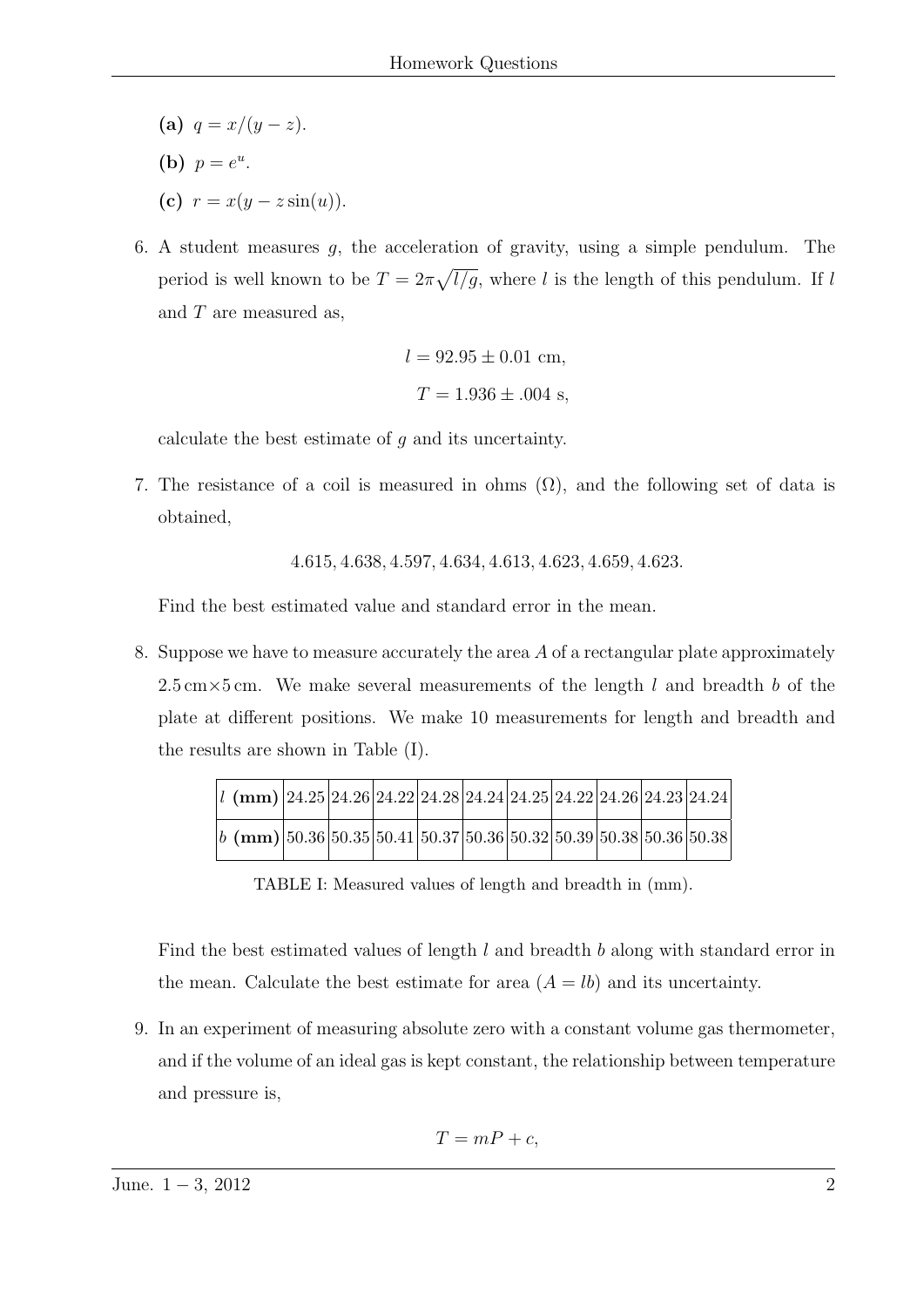where *c* is the temperature at which the pressure drops to zero, called the absolute zero of temperature. A set of five measurements of temperatures *T* with different pressure *P* is taken as given in Table *(II)*.

| <b>Pressure (mm of mercury)</b> 65   $75 85 95 105$ |                    |  |  |
|-----------------------------------------------------|--------------------|--|--|
| Temperature $({}^{\circ}C)$                         | $-20 17 42 94 127$ |  |  |

TABLE II: Pressure and temperature of a gas at constant volume.

Calculate the best estimate for slope and intercept using mathematical expressions.

10. Suppose we have two functions,

$$
y = 3.5^{-0.5x} \cos(6x),
$$
  

$$
z = \sin(4x).
$$

Draw graphs for both functions simultaneously on the same plot for the range *−*4 *≤*  $x \leq 2$ .

11. An exponentially decaying sine function is defined as,

$$
y = e^{-0.4x} \sin(x),
$$

for  $0 \leq x \leq 4\pi$ . Draw graphs by taking 10 and 100 points in the interval. The plot with 10 points should be a solid line joining data points in circles. Plot both graphs simultaneously, one on top of another.

12. A student aims to find the spring constant of a spring, he loads it with various masses *m* and measures the corresponding lengths *l*. The force acting on the spring is  $mq =$  $k(l - l_o)$ , where  $l_o$  is the unstretched length of the spring. The results are shown in Table (III).

| Mass(g)                                         | 200 300 400 500 600 700 800 900 |  |  |  |  |
|-------------------------------------------------|---------------------------------|--|--|--|--|
| Length (cm) $ 5.1 5.5 5.9 6.8 7.4 7.5 8.6 9.4 $ |                                 |  |  |  |  |

TABLE III: Length versus load for a spring.